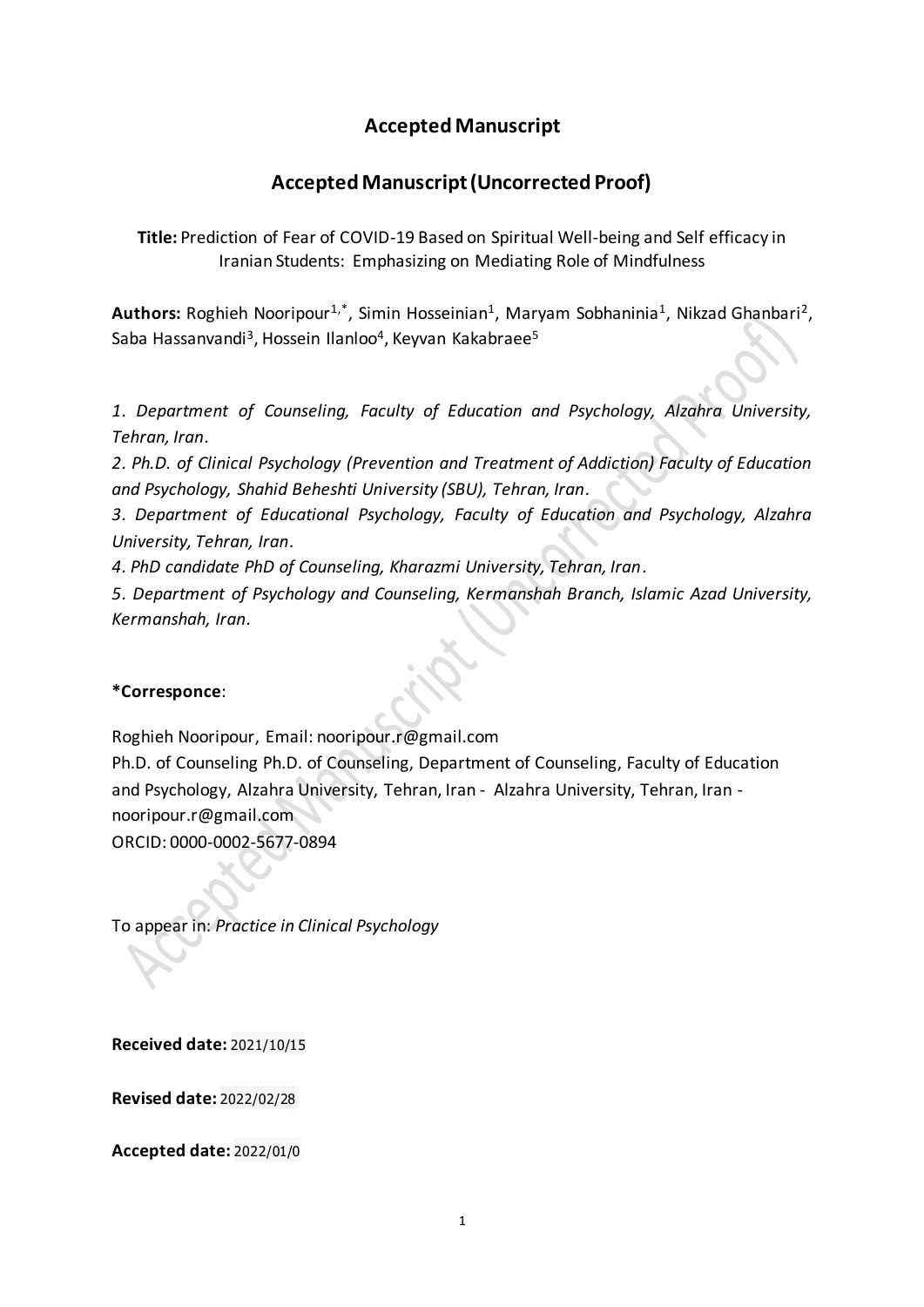This is a "Just Accepted" manuscript, which has been examined by the peer-review process and has been accepted for publication. A "Just Accepted" manuscript is published online shortly after its acceptance, which is prior to technical editing and formatting and author proofing. *Iranian Journal of Toxicology* provides "Just Accepted" as an optional and free service which allows authors to make their results available to the research community as soon as possible after acceptance. After a manuscript has been technically edited and formatted, it will be removed from the "Just Accepted" Web site and published as a published article. Please note that technical editing may introduce minor changes to the manuscript text and/or graphics which may affect the content, and all legal disclaimers that apply to the journal pertain.

## **Please cite this article as:**

Cepted

Nooripour, R., Hosseinian, S., Sobhaninia, M., Ghanbari, N., Hassanvandi, S., Ilanloo, H., et al. (In Press). Prediction of Fear of COVID-19 Based on Spiritual Well-being and Self efficacy in Iranian Students: Emphasizing on Mediating Role of Mindfulness. *Practice in Clinical Psychology.* Just Accepted publication March. 07, 2022. Doi: <http://dx.doi.org/10.32598/jpcp.10.1.288.6>

Ricci

DOI: http://dx.doi.org/10.32598/jpcp.10.1.288.6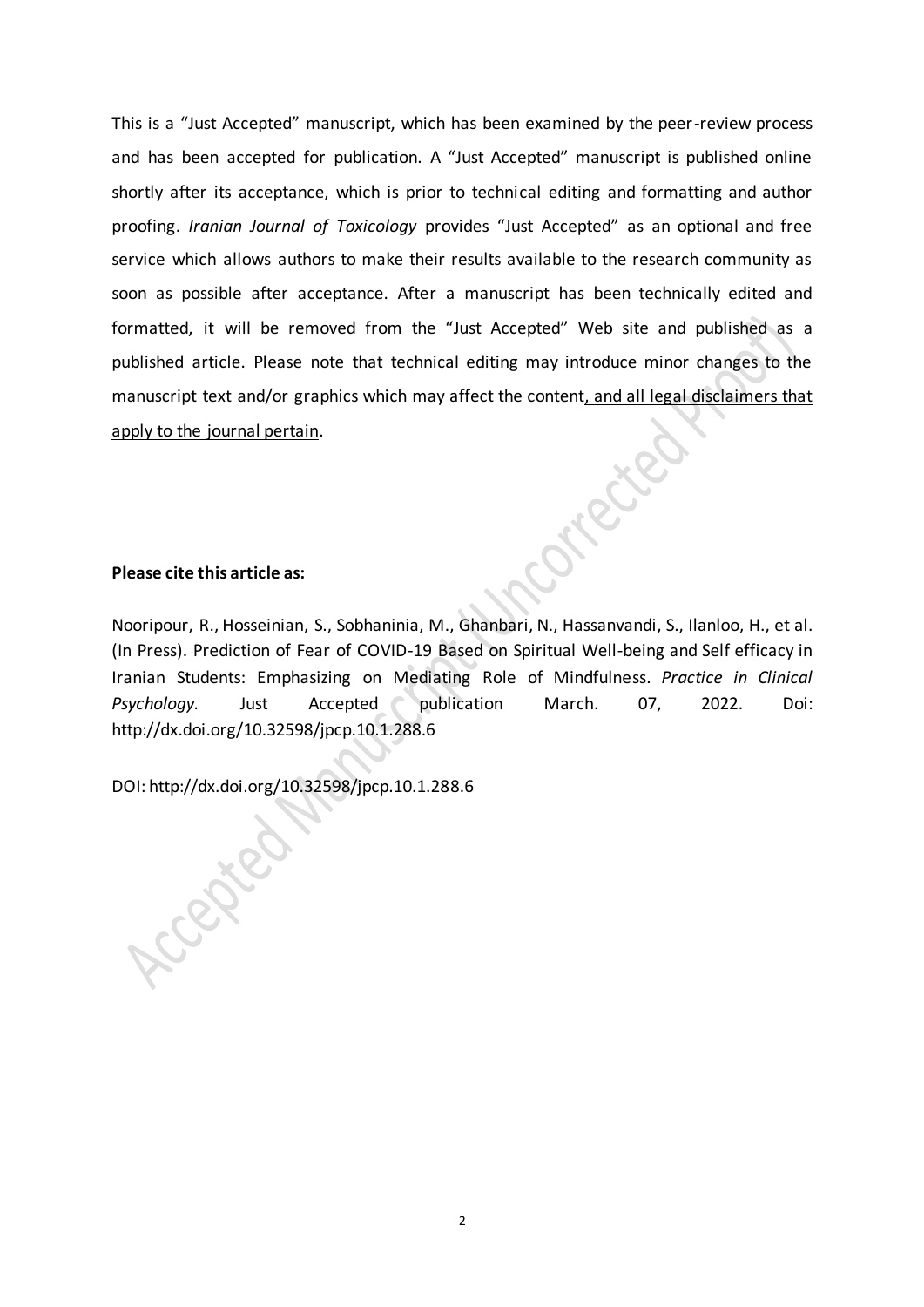#### **Abstract**

**Background**: Given the significance of consequences of Covid-19, as well as the health of students, this study aimed to predict the fear of Covid-19 based on spiritual well-being and self-efficacy among Iranian students: focus on the mediating role of mindfulness.

**Methods**: This study was a descriptive correlational study. An online sampling method was used, and the sample included 396 students in Tehran. Mindful Attention Awareness Scale (MAAS), General Self-Efficacy Scale (GSE), Fear of Covid-19 scale, and Paloutzian & Ellison's Spiritual Wellbeing Scale (SWBS) were used for data collection. An independent t-test, Pearson correlation, and regression test were used to analyze the data.

**Results:** The results show that the overall effects of religious well-being (β =-0.192, P=0.001), existential well-being ( $\beta$  = -0.227, P=.001), and self-efficacy ( $\beta$ =-0.093, P=.013) were significant. The indirect effects of religious well-being (β =-0.026, P=0.001), existential well-being (β =-0.013, P=0.016), and self-efficacy (β=-0.04, P=0.001) were significant. The direct effects of religious wellbeing (β=-0.253,P=0.001), existential well-being (β =-0.205, P=0.016), and self-efficacy (β =-0.133, P=0.013) were significant.

**Conclusion:** This study discovered that spiritual well-being, self-efficacy, and mindfulness are associated with a reduction in perceived fear of Covid 19 in Iranian students and also expanded our knowledge of mediating roles of mindfulness.

**Keywords:** Fear of Covid-19, Spiritual Well-being, Self-efficacy, Student, Mindfulness<br>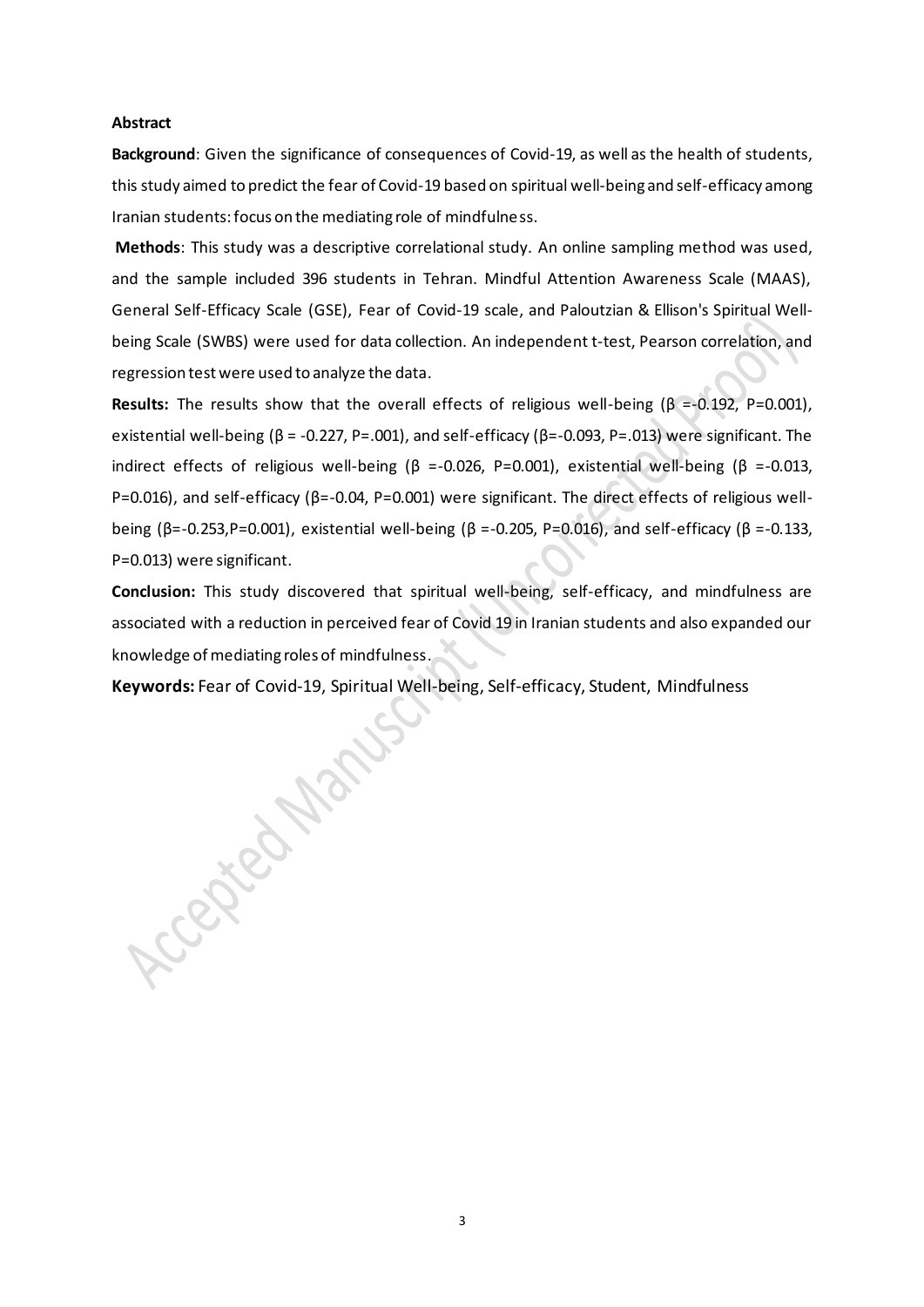#### **Introduction**

One of the widespread challenges in the last two years is copying with Covid-19. In December 2019, a high-risk virus with wide-spreading power was announced in about all countries. Prevalent signs included tiredness,fever, myalgia, and dyspnea (Nooripour et al., 2021). The high mortality rate from this epidemic and its educational, economic and social consequences have caused more concern and fear among people around the world( Wu et al., 2020).

It has been scientifically proven that the epidemic nature of this virus has led to anxiety and fear of its spread, and concern about the stigma of this disease makes people more susceptible to infection(Ahorsu et al., 2020). Fear of Covid-19 drives people to be on high alert to protect themselves and their loved ones leading to fear and panic in society. The unique nature of Covid-19 and uncertainty regarding the disease's future are likely to feed the fear of Covid -19. Fear can weaken the immune system and make people vulnerable to diseases such as Covid-19(Tsang, Avery, & Duncan, 2021).

During the turbulent Covid -19 period, several studies have been conducted to examine the predictive components for the likelihood of fear and stress of Covid-19(Bakioğlu, Korkmaz, & Ercan, 2020).

(Bufford, Paloutzian, & Ellison, 1991) defined spiritual well-being as the combination of existential and theological components of spirituality. Apart from any particular religious reference, existential well-being refers to the horizontal (Davidson, 2000) or "this-worldly" component of spirituality that encompasses the experience of life's meaning and fulfillment. According to previous studies, spirituality increases psychological well-being - as one of the basic pillars of mental health- by strengthening the sense of belonging. In sensitive and stressful situations, well-being can be considered as an important predictor of coping with Covid-19(Bakioğlu et al., 2020).

In addition to spiritual well-being, other authors have examined components such as selfefficacy as important variables during Covid-19(Nooripour et al., 2021; Tsang et al., 2021). A person's self-efficacy refers to their belief in taking the necessary steps to achieve specific performance goals. Self-efficacy refers to one's belief in one's ability to exert control over one's motivation, behavior, and social environment(Blanco et al., 2020). Self-efficacy could thus be a protective element in the prevention of mental and physical disorders such as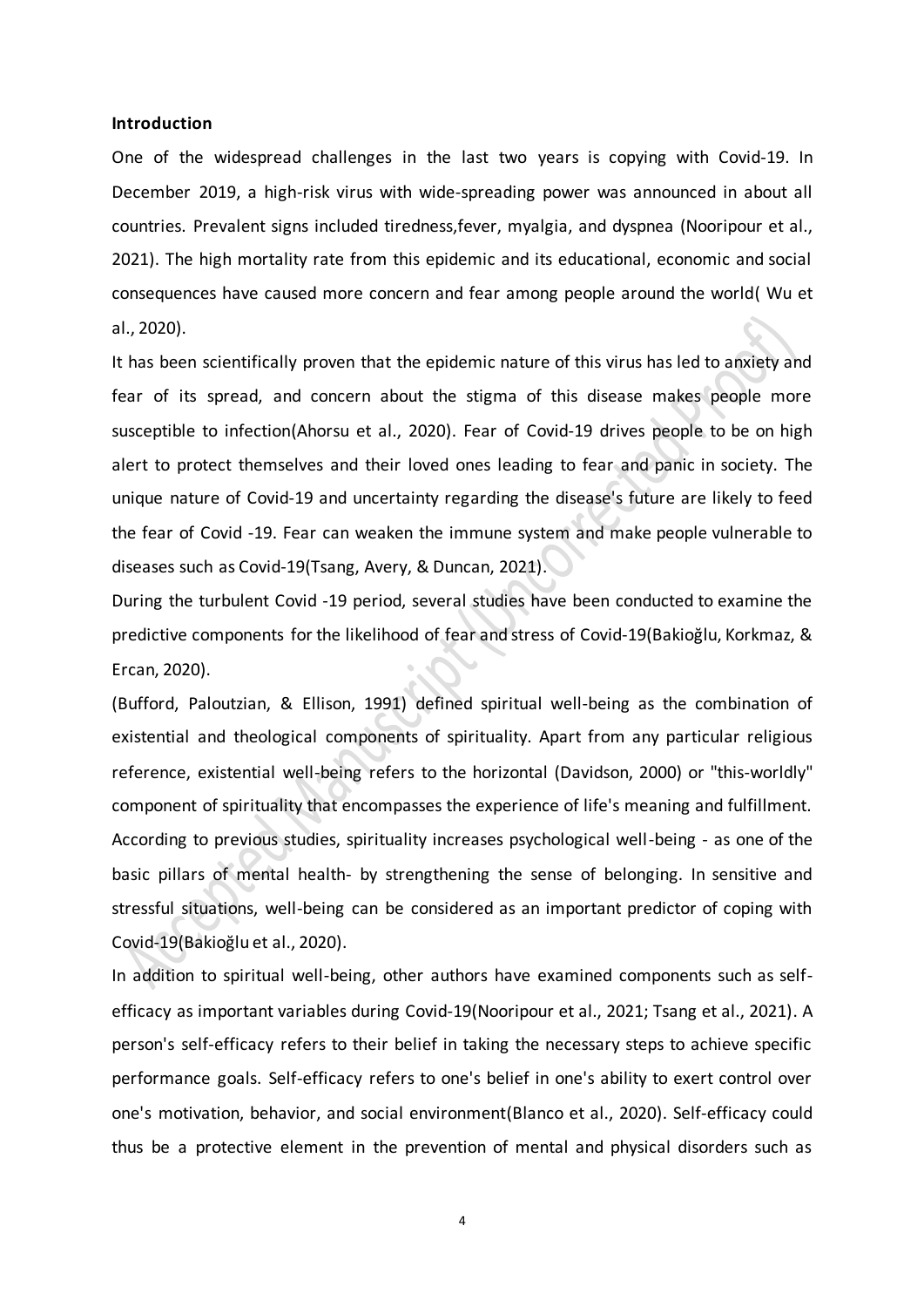fear. Self-efficacy, tension, and fear are thought to be negatively related, and recent research on fear of Covid -19 unanimously supports these findings(Satinsky et al., 2021). In addition to self-efficacy, it is believed that mindfulness techniques such as focusing on one task at a time, walking meditation, stopping what you are doing; putting things down for a minute, taking a breath, observing thoughts, feelings, and emotions, and moving on to something that will help at the moment can promote coping styles with excellent conditions such as fear of Covid-19. These techniques, based on some metaphors, help to reduce stress and fear (Joie-La Marle et al., 2021). Also, people with self-efficacy have higher mindfulness in their daily activities, and during Covid-19, people with high self-efficacy and mindfulness skills reported less fear of Covid-19(Xiong, Yi, & Lin, 2020).

The pandemic Covid-19 also has evident and accurate points for students. Students announced that they would behave more negatively in their academic assignments when faced with the above challenges because of the widespread effects of Covid-19(Blanco et al., 2020, p. 19). Some studies found that mindfulness predicts self-efficacy and spiritual wellbeing (Ando et al., 2009; Oman, Richards, Hedberg, & Thoresen, 2008). Mindfulness is a significant source of well-being, particularly in non-Western civilizations such as Iranian culture (Christopher, 2018).

Considering the effective role of spiritual well-being, self-efficacy and mindfulness, as well as the negative effects of fear of Covid-19 on students' mental health, and considering the important role of students as a prominent group in society, scientific study of these cases is necessary. To our knowledge, the relationship between these variables has not been studied simultaneously. Predicting fear of Covid-19 based on self-efficacy and spiritual well-being seems to open a new avenue in the Covid-19 literature. As a result of these interpretations, the current study seeks to predict fear of Covid-19 among Iranian students based on spiritual well-being and self-efficacy, with mindfulness as a mediator.

### **Method**

The present study in terms of method, It is a descriptive correlation. Three hundred ninetysix university students from an Iranian university in Tehran are participants in this study. In the present sample, 163 (41.2 percent) were male, and 233 (52.8 percent) were female. The present study was correlational, and the components of spiritual well-being (RWB and EWB) and self-efficacy were considered predictors (independent variable), mindfulness as a mediator variable, and fear of Covid -19 as a dependent variable. Participants completed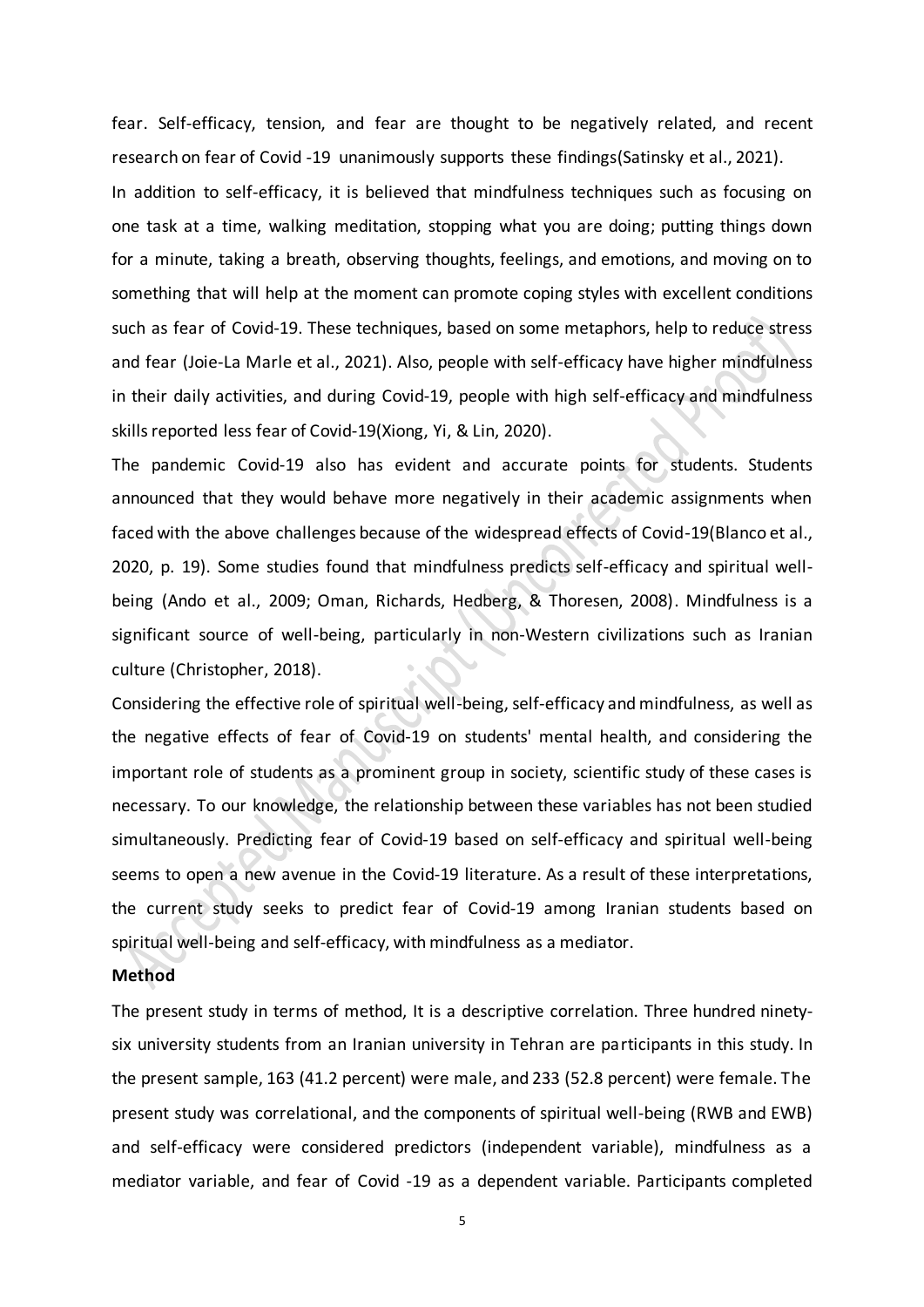these questionnaires in the university setting. Afterward, the researcher assured the participants that they were confident of their answers. In order to clarify any potential conflicts and questions participants may have, four trained research assistants were present during the completion of the questionnaire.

#### **Measures**

- *Mindful Attention Awareness Scale* **(***MAAS)***:** The measure was introduced by Brown and Ryan in 2003. It includes 15-item with a six-point Likert scale from (nearly always) to (nearly never). The scale gives an overall score for mindfulness ranging from 15 to 90, while a higher score indicates high mindfulness. The internal consistency of test questions was reported based on Cronbach's alpha coefficient from 0.80 to 0.87(Brown, Ryan, & Creswell, 2007). In Iran, Cronbach's alphas were reported 0.90 for the general population(Ghorbani, Watson, & Weathington, 2009). In the current research, its Cronbach's alpha was 0.81.
- *General Self-Efficacy Scale (GSE):* The scale was developed in 1979 by Schwarzer & Jerusalem and revised in 1981 into ten items. The score has been based on a four-point Likert ranging from one to four, with scores from ten to 20 as low self-efficacy, scores between 21 and 30 as mild self-efficacy, and scores above 30 as high self-efficacy. Cronbach's alpha coefficient of this scale has been reported 0.82 (Chang, Crogan, & Wung, 2007) and reliability coefficient was reposted 0.69 in German population (Schwarzer, Bäßler, Kwiatek, Schröder, & Zhang, 1997). In Iran, 0.81 was obtained as Cronbach's alpha coefficient of this scale (Moeini et al., 2008). In the current research, its Cronbach's alpha was 0.78.
- *Paloutzian & Ellison's Spiritual Wellbeing Scale (SWBS).* This was developed in 1982. This scale has 20 items, 10 of which measure existential well-being and ten items measure religious Well-Being. The range of scores for spiritual and existential well-being is from 10to 60. The range for these items is in the form of a six-point Likert-type; "strongly disagree" to "strongly agree". Cronbach's alpha of the present study was 0.82 for existential well-being and 0.80 for Religious Well-Being.
- *The Fear of COVID-19 Scale.* This seven-item scale was established in 2020 by Ahorsu et al to assess fear of Covid-19. Scores on a 5-point Likert scale range from 1 (strongly agree) to 5 (strongly agree). The minimum score is 7 and the maximum score is 35. A higher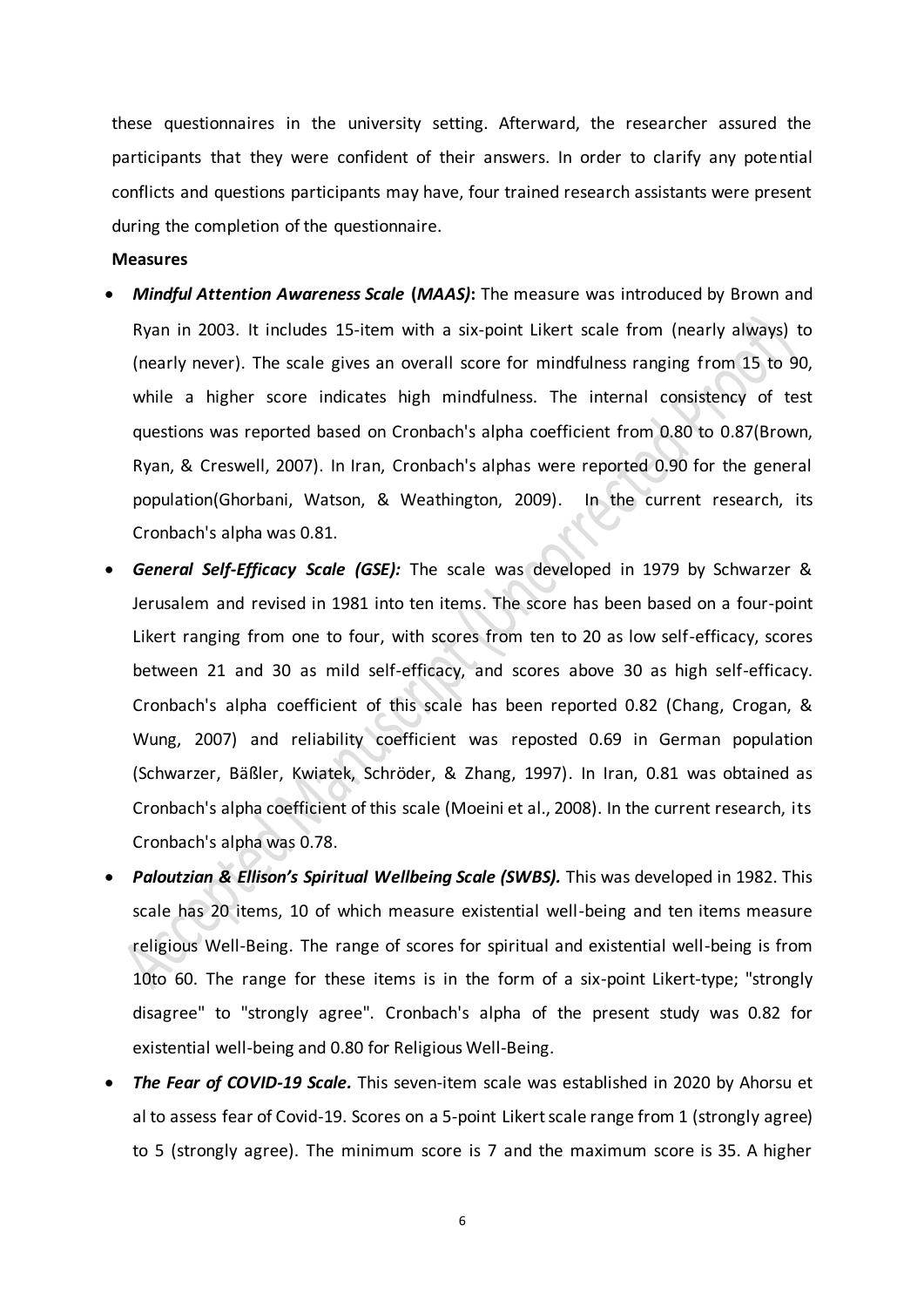score indicates more fear than Covid-19. The Cronbach's alpha of the present study was 0.84.

#### **Procedure**

Due to the limitations of Covid -19 when collecting data (November 2020 to April 2021) and the impossibility of collecting data in person, the online method (through convenient sampling) was used to collect data. A list of male and female students who were studying in Tehran universities in the academic year 2020-2011 was prepared. The list included undergraduate, graduate and doctoral students who were studying at 15 universities in Tehran. Then the link of the questionnaires was sent to these students through social networks (Telegram, WhatsApp, SMS and university email). After clicking on the link, students will be notified of the consent promise page, which has already been read and agreed upon. Students could only access the questionnaire if they had completed informed consent. The informed consent page contains information such as the objectives of the research as well as the confidentiality of the research. Communication with the students in this study was done through their native language.

#### **Statistical Analysis**

T-tests and correlations were calculated to examine possible differences and correlations between the different scales of men and women. We used the bootstrapping procedure for mediators to examine whether mindfulness plays a mediator in the relationship between spiritual well-being and self-efficacy and fear of Covid-19. We used the macro AMOS to test the indirect effects of spiritual well-being and self-efficacy on the potential mediating variable of fear of Covid-19.

## **Ethical approval**

The human research processes concerned the National Research Committee's ethical values, the Helsinki Declaration of 1964, subsequent modifications. When they returned the survey, all participants signed an informed consent form, and the scales were completed anonymously. The authors state that they do not have any competing interests.

#### **Results**

In the sample, 163 (41.2 %) were male, and 233 (52.8 %) were female. The age range of the participants was between 19 to 40 years old (age: M=21.55 years, SD=5.47). 260 (65.6%) were bachelor's student, 84 (21.2 %) were master's student, 34 (8.5 %) were PhD students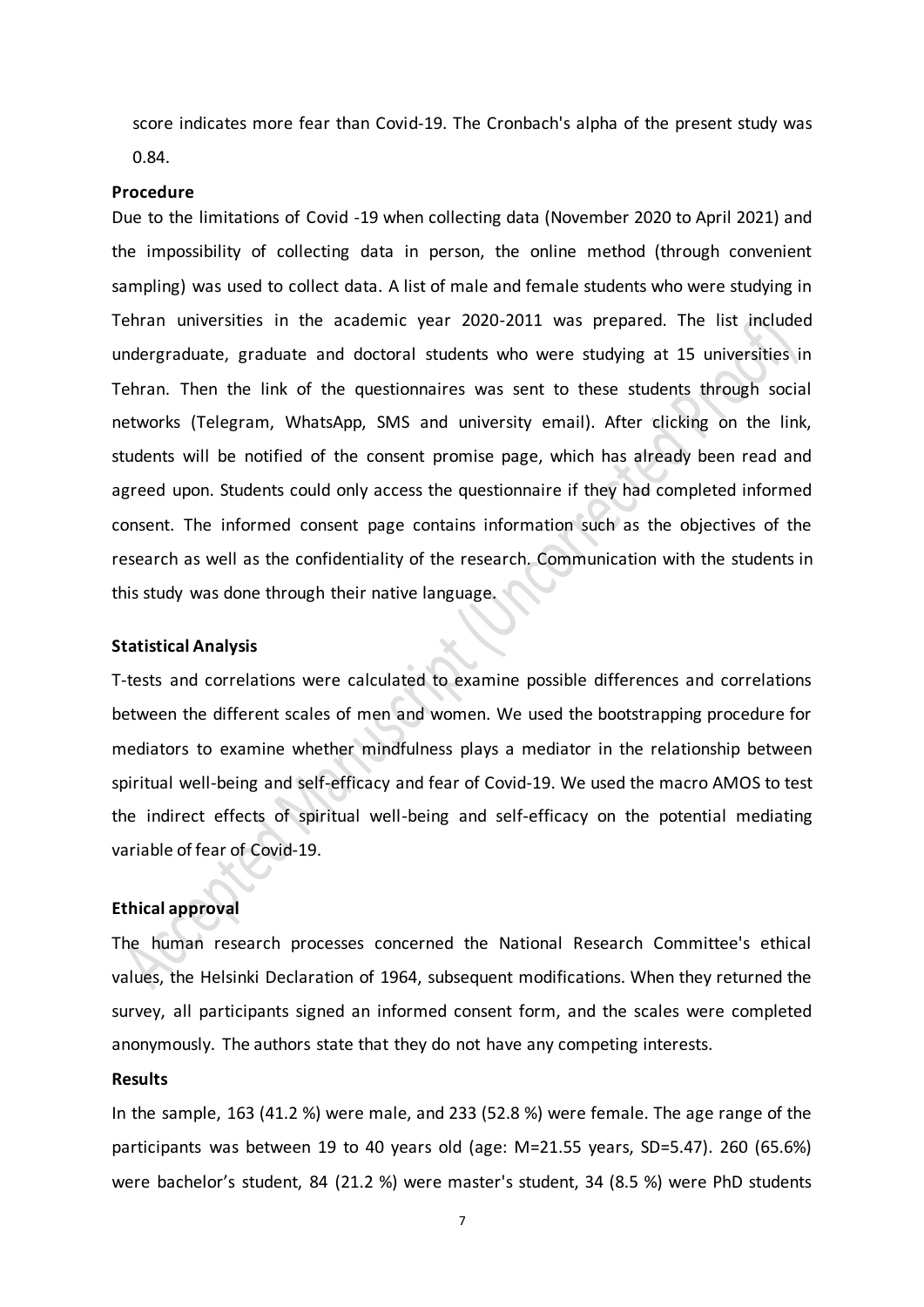and 18 (4.5 %) did not answer this question.195 (42.2%) subjects were married, 153(38.6%) of participants were single and 48 (12.1%) were not responding to this question.

|                              | N   | %    | М     | <b>SD</b> | F(df)      | p     |  |
|------------------------------|-----|------|-------|-----------|------------|-------|--|
| <b>Gender Status</b>         |     |      |       |           | 3.34 (394) | 0.001 |  |
| male                         | 163 | 41.2 | 14.18 | 4.76      |            |       |  |
| Female                       | 233 | 52.8 | 15.84 | 4.92      |            |       |  |
| Physical diseases            |     |      |       |           | 1.21(394)  | 0.23  |  |
| Yes                          | 10  | 97.5 | 13.30 | 3.74      |            |       |  |
| No                           | 386 | 2.5  | 15.21 | 4.94      |            |       |  |
| Covid-19 in Family & friends |     |      |       |           | 1.70       | 0.04  |  |
| Yes                          | 41  | 10.4 | 16.32 | 6.03      |            |       |  |
| No                           | 355 | 89.6 | 15.02 | 4.76      |            |       |  |
|                              |     |      |       |           |            |       |  |

**TABLE 1**. Relationship between fear of Covid-19 with socio-demographic

Bold values indicate the significance at 5% level

Table 2 shows the correlations between the different variables considered. The results show that there was a significant relationship between all the variables with Fear of Covid-19; the correlation between Fear of Covid-19 with Mindfulness ( $r = -0.32$ ,  $p < .001$ ), Spirituality Wellbeing Total Score ( $r = -0.376$ ,  $p < .001$ ), Religious Well-Being ( $r = -0.368$ ,  $p < .001$ ), Existential Well-Being ( $r = -0.476$ ,  $p < .001$ ), and Self-Efficacy ( $r = -0.28$ ,  $p < .001$ ).

| <b>TABLE 2. Matrix Correlations</b> |                               |              |           |           |           |           |           |   |
|-------------------------------------|-------------------------------|--------------|-----------|-----------|-----------|-----------|-----------|---|
|                                     |                               | Mean (SD)    |           |           |           | 4         | 5         | 6 |
|                                     | Fear of Covid -19             | 15.15(4.92)  |           |           |           |           |           |   |
|                                     | Mindfulness                   | 60.79(13.88) | $-.326**$ |           |           |           |           |   |
| 3                                   | spirituality well-being       | 32.40(5.45)  | $-.376**$ | $.247**$  |           |           |           |   |
| 4                                   | Religious Well-Being          | 39.15(6.72)  | $-.368**$ | $.185***$ | $.208***$ |           |           |   |
| 5.                                  | <b>Existential Well-Being</b> | 71.55(9.49)  | $-.476**$ | $.273**$  | $.721***$ | $.828**$  |           |   |
| 6                                   | Self-efficacy                 | 29.78(6.18)  | $-.278**$ | $.337**$  | $.221***$ | $.175***$ | $.251***$ |   |

\*P≤0.05; \*\*P≤0.01

## **The Mediating Role of mindfulness**

The results of Table 3 show that the overall effects of Religious Well-Being ( $\beta$  =-0.192, P=0.001), Existential Well-Being ( $\beta$  = -0.227, P=.001), and self-efficacy ( $\beta$  = -0.093, P=.013) were significant. The indirect effects of Religious Well-Being (β =-0.026, P=0.001), Existential Well-Being (β =-0.013, P=0.016), and self-efficacy (β =-0.04, P=0.001) were significant. The direct effects of Religious Well-Being (β =-0.253, P=0.001), Existential Well-Being (β =-0.205, P=0.016), and self-efficacy ( $\beta$  =-0.133, P=0.013) were significant.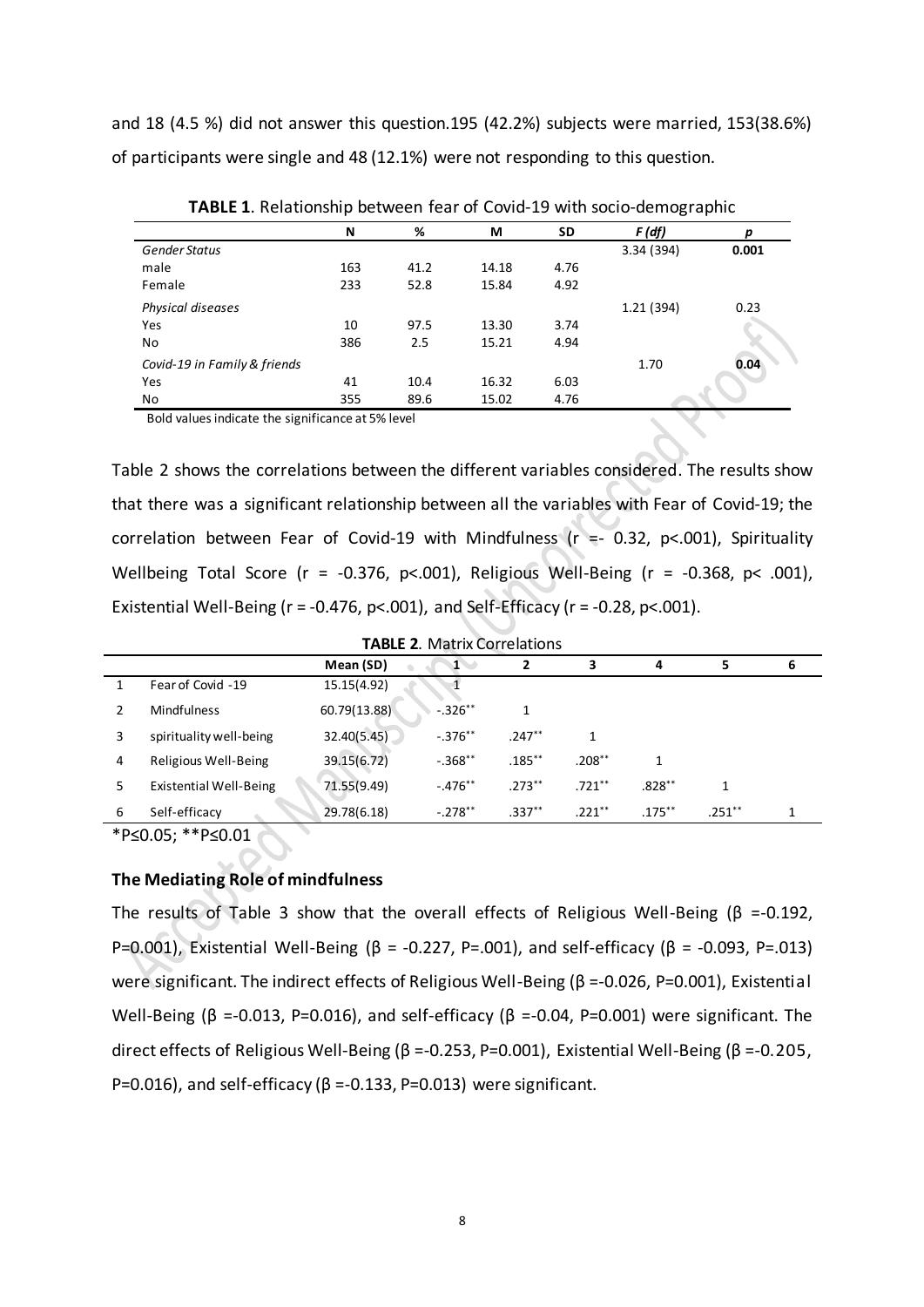| with Fear of Covid - 19 |                     |                 |                 |                          |  |  |  |
|-------------------------|---------------------|-----------------|-----------------|--------------------------|--|--|--|
|                         | <b>Total Effect</b> | Indirect Effect | Direct Effect   |                          |  |  |  |
| Religious Well-Being    | -0.192 (***)        | -0.026 (***)    | -0.253 (***)    | <b>Partial Mediation</b> |  |  |  |
| Existential Well-Being  | -0.227 (***)        | $-0.013(0.016)$ | $-0.205$ (***)  | <b>Partial Mediation</b> |  |  |  |
| Self-efficacy           | $-0.093(0.013)$     | $-0.040$ (***)  | $-0.133(0.013)$ | <b>Partial Mediation</b> |  |  |  |

**TABLE 3**. Mindfulness as mediators between components of spirituality well-being and self-efficacy  $i<sup>th</sup>$  Fear of Co



**FIGURE 1**. Prediction of fear of Covid-19 based on spiritual well-being(RWB &EWB) and self-efficacy in Iranian students: emphasizing on mediating role of mindfulness

|  |  |  |  |  | TABLE 4. The mediator role of gender in effects among variables |  |
|--|--|--|--|--|-----------------------------------------------------------------|--|
|--|--|--|--|--|-----------------------------------------------------------------|--|

|                        | Male     |       | Female   |       |           |
|------------------------|----------|-------|----------|-------|-----------|
|                        | Estimate | P     | Estimate | D     | z-score   |
| Self- efficacy -->MF   | 0.724    | 0.000 | 0.567    | 0.000 | $-0.728$  |
| $RWB \rightarrow MF$   | 0.369    | 0.037 | 0.517    | 0.003 | 0.593     |
| $EWB - > MF$           | 0.142    | 0.383 | 0.259    | 0.036 | 0.573     |
| Self- efficacy -->Fear | $-0.109$ | 0.037 | $-0.078$ | 0.125 | 0.436     |
| RWB-->Fear             | $-0.219$ | 0.000 | $-0.208$ | 0.000 | 0.130     |
| EWB -->Fear            | $-0.193$ | 0.000 | $-0.184$ | 0.000 | 0.125     |
| Mindfulness-->Fear     | $-0.037$ | 0.134 | $-0.084$ | 0.000 | $-1.929*$ |

Note; \*\* p-value < 0.01; \* p-value < 0.05; RWB= Religious Well-Being; EWB= Existential Well-Being; MF=Mindfulness; Fear= Fear of Covid -19

The results showed: in men, self-efficacy, and RWB on mindfulness were significant, while the effect of EWB on mindfulness was not significant. The effect of self-efficacy, RWB, EWB, and mindfulness on fear of Covid-19 was significant, while the effect of mindfulness on fear of Covid-19 was not significant. For females, the effect of self-efficacy, RWB, and EWB on mindfulness was significant. The effect of RWB, EWB, and mindfulness on fear of Covid-19 was significant, while self-efficacy's effect on fear of Covid-19 was insignificant. Comparison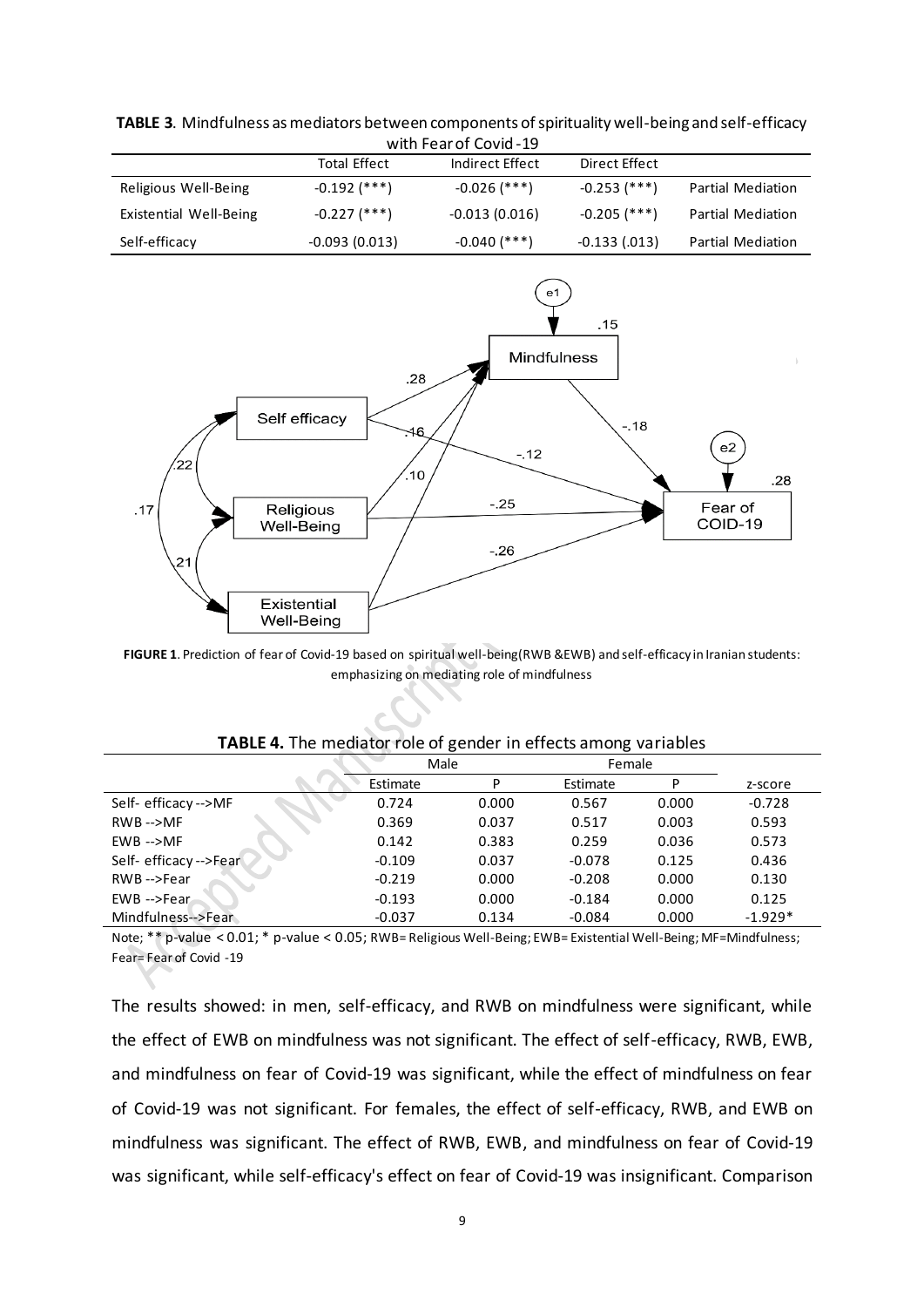of the effects in male and female groups showed a significant difference (Z=-1.929, P 0.05) in the effects of mindfulness on fear of Covid-19 between gender groups (Table 4).

#### **Discussion**

This study aimed to investigate prediction of fear of Covid-19 based on spiritual well-being and self-efficacy in Iranian students emphasizing on mediating role of mindfulness. Through the mediating role of mindfulness, our findings showed relationship between self-efficacy and components of spiritual well-being, such as religious well-being and existential wellbeing, and fear of Covid-19.

The findings confirmed relationship between self-efficacy and fear of COVIS-19. This result is consistent with previous related research (Chudzicka-Czupała & Zalewska-Łunkiewicz, 2020) and inconsistent with (Mistry, Ali, Akther, Yadav, & Harris, 2021). We hypothesized that a feeling of self-efficacy would help deal with the Covid-19 epidemic. One possible explanation is that students with a high sense of self-efficacy are less likely to have psychological issues. Students with severe mental distress symptoms were four times more likely to report low self-efficacy and twice as likely to report delayed academic achievement as students with mild or moderate psychological distress symptoms(Kodden, van Ingen, & Langeweg, 2020). As a result, students with high self-efficacy are less likely to experience mental health issues, such as a variety of mental disorders and fear of Covid-19, based on their current situation. It should be remembered that self-efficacy enables one to accurately assess circumstances and pursue practical coping methods with problems and obstacles experienced(Chudzicka-Czupała & Zalewska-Łunkiewicz, 2020).

Meanwhile, people with high levels of self-efficacy can maintain relatively stable feelings even in dire circumstances. Another interpretation is that self-efficacy promotes attention and self-management(Przepiórka, Błachnio, & Siu, 2019). As a result, low levels of selfefficacy are related to anxiety and feelings of inadequacy. On the other hand, high levels of self-efficacy are associated with increased levels of positive emotions, which lead one to pursue challenges with zeal, set goals, and achieve success in accomplishing those goals (Ouweneel, Le Blanc, & Schaufeli, 2013). Furthermore, self-efficacy and fear of Covid-19 are not directly related(Mistry et al., 2021)s. In other words, the reported correlations may be due to the role of underlying cognitive variables rather than the construct of self-efficacy. Thus, the reported correlation in our study could also be due to the role of cognitive variables.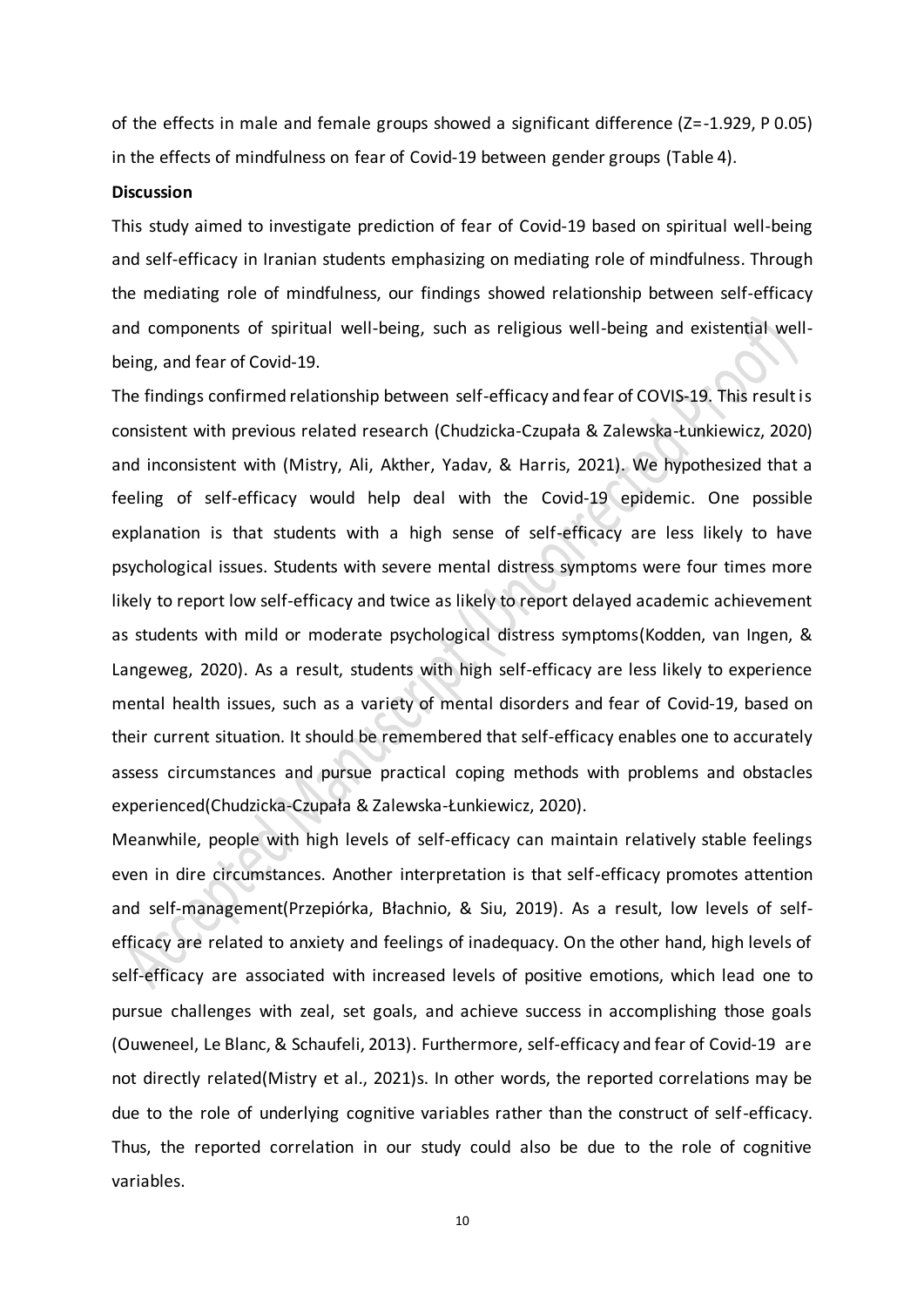Considering the correlation between the total spiritual well-being score, religious well-being score, existential well-being score, and fear of Covid-19, some interpretations could be explained based on previous theoretical and scientific findings. In the current study, spiritual well-being was another significant predictor of the dependent variable (fear of COVID -9). From previous studies, students' well-being can be viewed critically during the Covid-19 course, potentially negatively affecting students' psychological outcomes(Deniz, 2021). Literature suggests that a considerable amount of meaning-based coping and spiritual wellbeing mediated the unpleasant influences of fear of Covid-19 (Özmen, Özkan, Özer, & Yanardağ, 2021).

On the other hand, people with high levels of well-being show great satisfaction with their lives, a pleasant mental state, happiness, contentment, and joy. In contrast, people with low levels of spiritual well-being are dissatisfied with their lives and report repeated negative emotions, anger, hopelessness, sadness, and anxiety(Diener et al., 2010). Thus, studies show that spiritual well-being is negatively correlated with lower mental health problems such as stress, mood disorders, and psychological distress and positively associated with improved psychosocial skills such as self-efficacy, social interactions, optimism, appropriate emotion regulation, adaptive coping styles, and self-efficacy(Sekely, Xie, Makani, Brown, & Zakzanis, 2020). Thus, it suggests that spiritual well-being contributes to and influences how people evaluate their lives, extreme events, illnesses, and the experience of positive and negative emotions (Habersaat et al., 2020). Some authors indicated that mindfulness could decrease fear, stress, and depression, but other results showed that mindfulness could also increase risk factors. In particular, Covid-19 showed that self-awareness of religious beliefs and norms in the context of concern for one's health and responsibility for the health of others could be considered a "booster" for the use of appropriate coping strategies, leading to lower tension and higher well-being. Some authors believed that in the fear of Covid-19 , religiously induced fear could trigger students' adaptive strategies by encouraging them to evaluate the Covid-19 situation in terms of fear and threat, loss or challenge, and to conceptualize their previous approaches about Covid-19 through a religious perspective (Schachter & Ben Hur, 2019). Another time, this finding highlights a beneficial effect of spiritual well-being in preventing and reducing natural and health disasters. People facing potentially stressful or dangerous disasters invoke it to reduce fear. Alternatively, fear of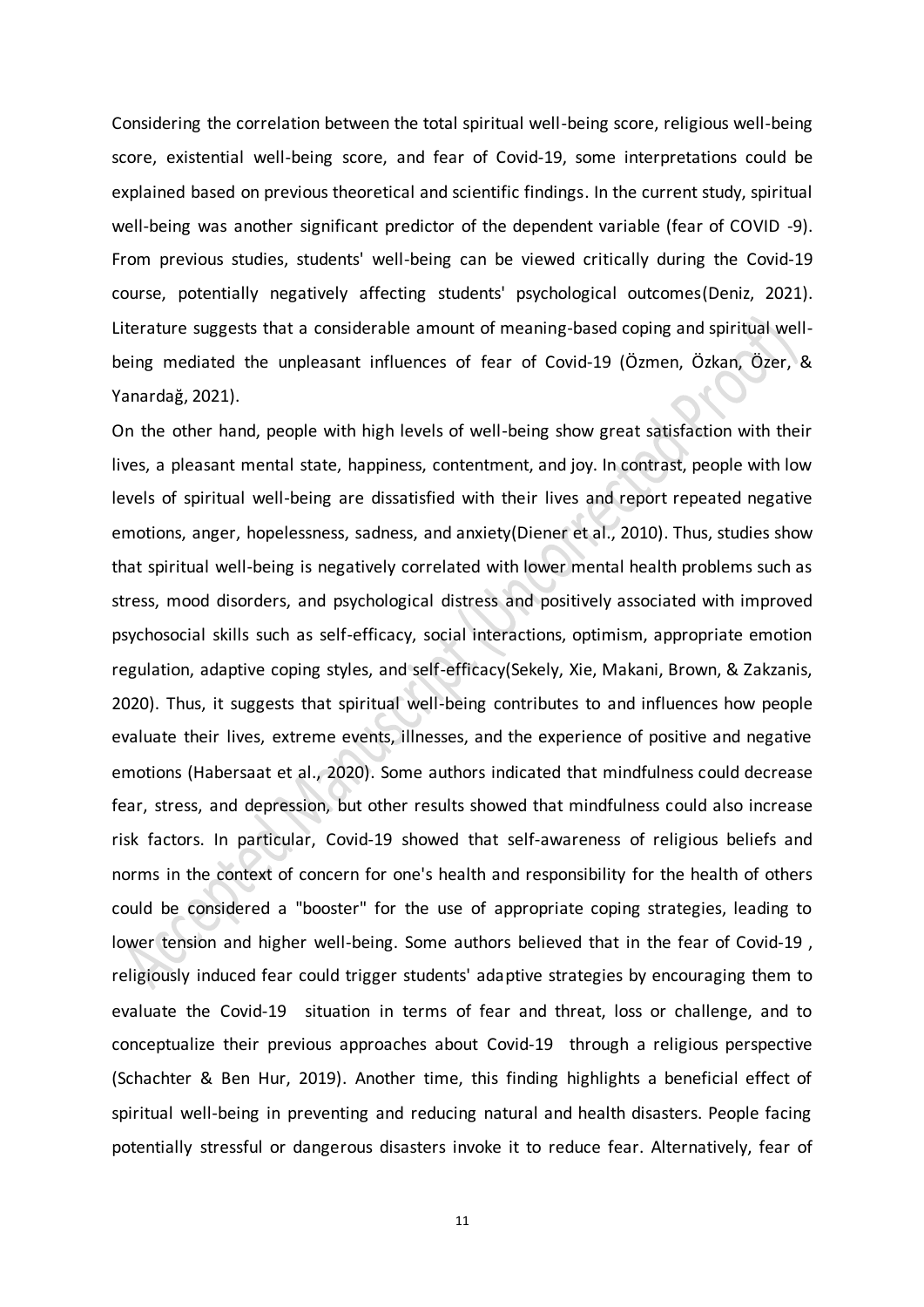COVID-19 might encourage a student to look to religious beliefs for alternatives to interpret and evaluate events as less dangerous(Hardy, Nelson, Moore, & King, 2019).

The results showed that the overall effects of religious well-being, existential well-being, and self-efficacy were significant. The indirect effects of religious well-being, existential wellbeing, and self-efficacy, and the direct effects of religious well-being, existential well-being, and self-efficacy were also significant. Our findings are consistent with some previous studies(Dolcos, Hohl, Hu, & Dolcos, 2021). Recent studies have shown that mindfulness practice has a wide range of benefits, including improving working memory, improving psychological functioning, and reducing depressive symptoms, including negative affect and rumination(Darvishi, Otaghi, & Mami, 2020). Similarly, mindfulness has been found to help students cope with stress by expanding self-restraint. (van der Riet, Levett-Jones, & Aquino-Russell, 2018) indicated that mindfulness has an important effect on stress management, perception of painful events, the anticipation of positive emotions, reduction of rumination, and promotion of positive affect. These factors increase life satisfaction and self-efficacy. Functioning well, managing stress, and minimizing the impact of circumstances perceived as painful have economic, personal, and social implications. In addition, mindfulness is related to self-efficacy and better coping with painful circumstances(Jalali, Farghadani, & Ejlali-Vardoogh, 2019). In summary, mindfulness is effective on many occasions, such as preventing future burnout(Guidetti, Viotti, Badagliacca, Colombo, & Converso, 2019), moral decision-making(Sutamchai, Rowlands, & Rees, 2020), and improving memory and attentional processing(van den Hout et al., 2011). Mindfulness could control vulnerability to anxiety in dangerous situations(Taylor, Hageman, & Brown, 2016). It is worth highlighting that the functional importance of mindfulness techniques in managing stress and improving self-care has been emphasized.

## **Limitations and Directions for Future Research**

Our study adds to the existing literature on fear of Covid-19. The first limitation is that our research was cross-sectional. Because self-efficacy and spiritual well-being were assessed concurrently with fear of Covid-19, we cannot claim with certainty that the two variables above predict fear of Covid-19. Another limitation is that the online sample focuses on the student population, limiting the data's generalizability. In addition, the use of other instruments along with the questionnaires may increase the validity of the results.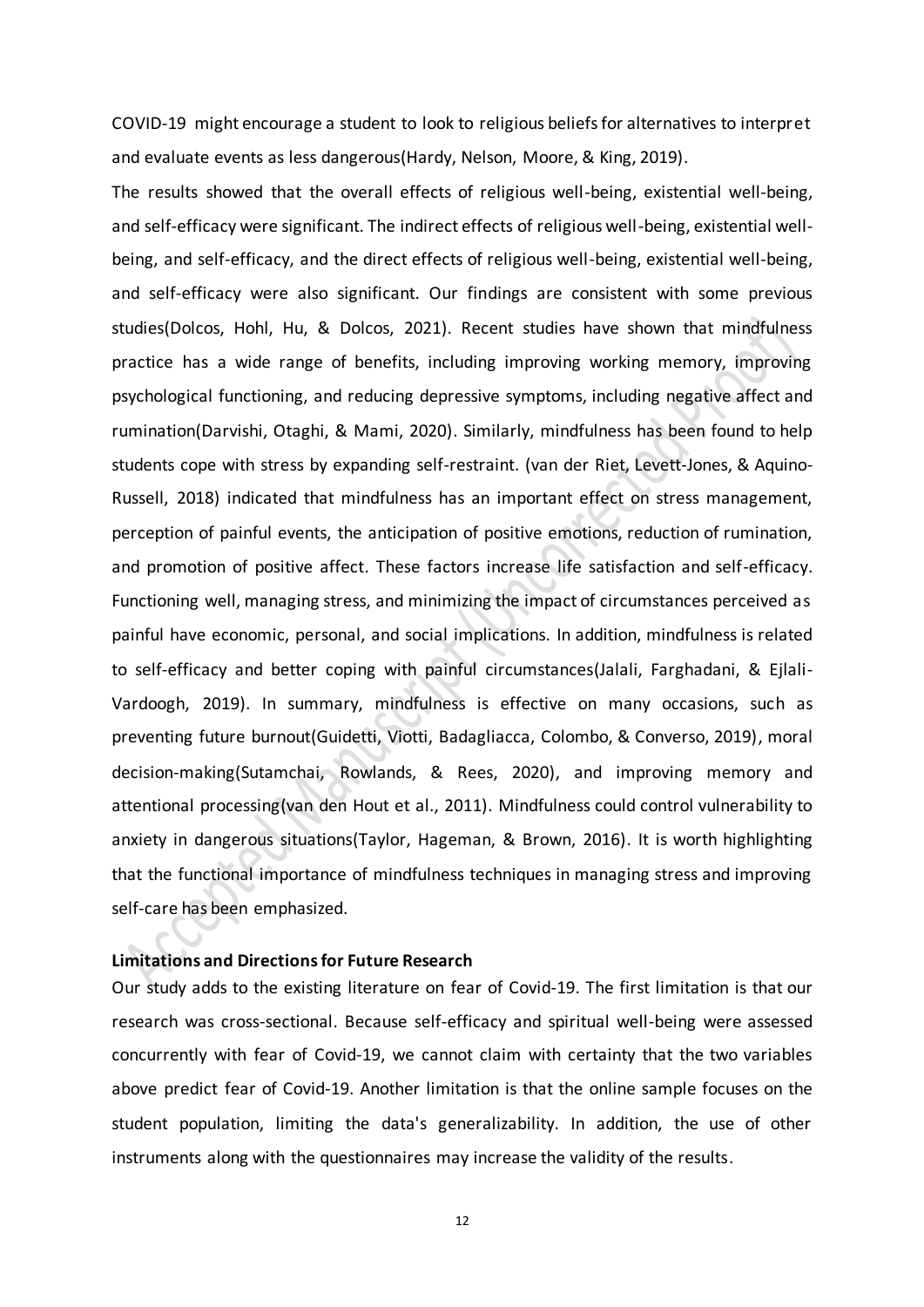Although our exploratory analyses revealed some reasons for the moderating role of mindfulness, we caution that mediation should always be evaluated with a longitudinal design to assess cause-effect relationships. A significant gap in our study is the role of cognitive variables as latent variables that were not examined. Future researchers should consider adopting a longitudinal design, using more valid sampling methods, and focusing on other statistical populations to investigate these findings further. In addition, the present study examined only one dimension of mindfulness (mindful awareness so future studies should therefore consider using other measurement tools to examine additional dimensions of mindfulness. Furthermore, this limitation could be compensated for in future studies using meta-analysis.

Mental health professionals should use online mindfulness practice during the pandemic. Using a variety of mindfulness films and television shows, group-based therapy applications can be created online. Furthermore, smartphone applications could develop and implement a set of culturally responsive mindfulness activities. Furthermore, the findings suggest that mindfulness (relatively adaptable and positive concept) could be used by health promotion practitioners in general and therapists on person basis to mitigate the negative psychological effects of the Covid-19 pandemic. Also, techniques from third wave of cognitive behavioral therapy could be used to help people who are suffering from severe psychological consequences as a result of their fear of Covid-19.

### **Conflict of Interest** None.

**Informed Consent Statement** All participants gave their permission to take part in the study.

**Funding Information** None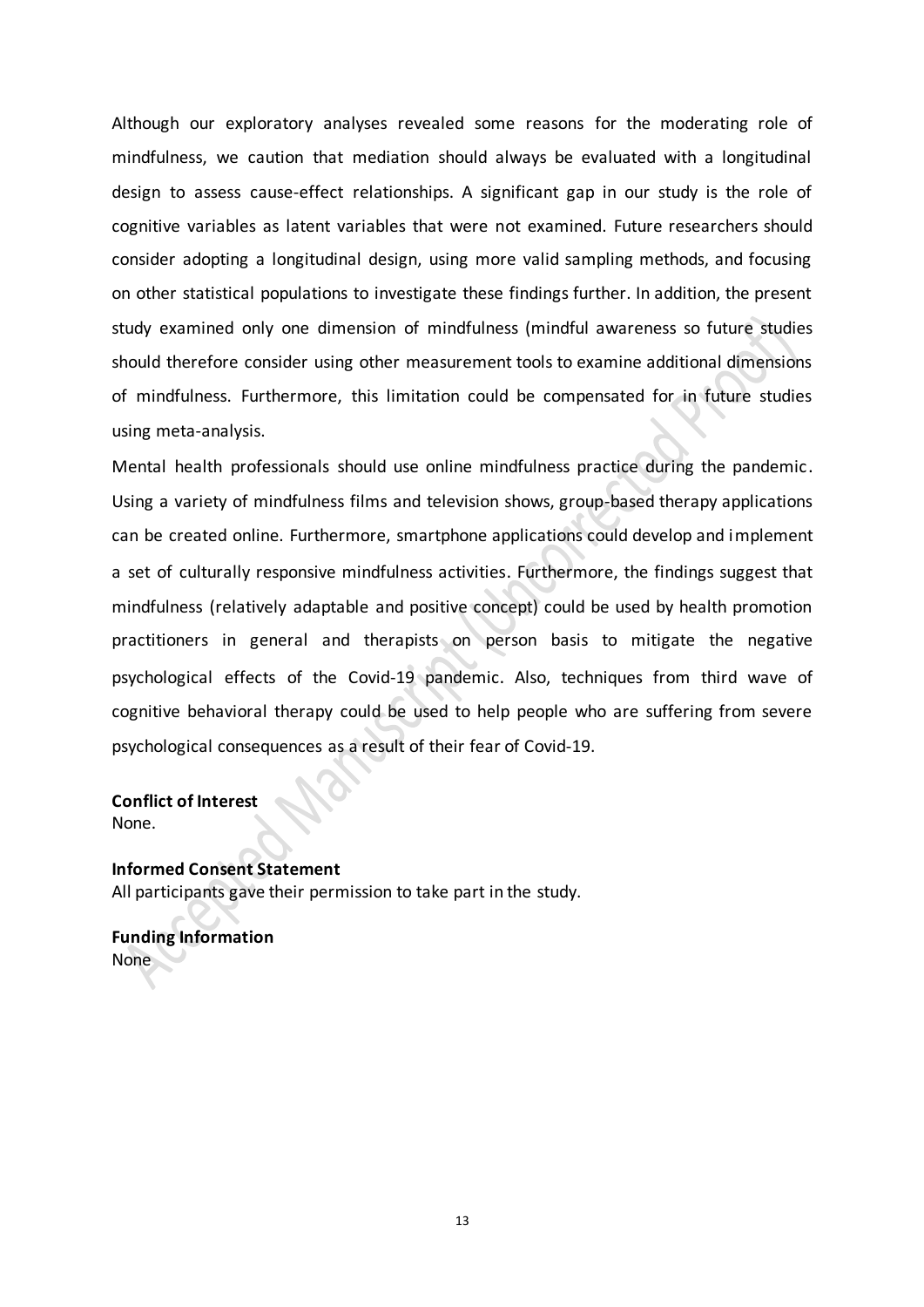#### **References**

- Ahorsu, D. K., Lin, C.-Y., Imani, V., Saffari, M., Griffiths, M. D., & Pakpour, A. H. (2020). The Fear of COVID-19 Scale: Development and Initial Validation. *International Journal of Mental Health and Addiction*. doi: 10.1007/s11469-020-00270-8
- Ando, M., Morita, T., Akechi, T., Ito, S., Tanaka, M., Ifuku, Y., & Nakayama, T. (2009). The Efficacy of Mindfulness-Based Meditation Therapy on Anxiety, Depression, and Spirituality in Japanese Patients with Cancer. *Journal of Palliative Medicine*, *12*(12), 1091–1094. doi: 10.1089/jpm.2009.0143
- Bakioğlu, F., Korkmaz, O., & Ercan, H. (2020). Fear of COVID-19 and Positivity: Mediating Role of Intolerance of Uncertainty, Depression, Anxiety, and Stress. *International Journal of Mental Health and Addiction*. doi: 10.1007/s11469-020-00331-y
- Blanco, Q. A., Carlota, M. L., Nasibog, A. J., Rodriguez, B., Saldaña, X. V., Vasquez, E. C., & Gagani, F. (2020). Probing on the Relationship between Students' Self-Confidence and Self-Efficacy while engaging in Online Learning amidst COVID-19. *Journal La Edusci*, *1*(4), 16–25. doi: 10.37899/journallaedusci.v1i4.220
- Brown, K. W., Ryan, R. M., & Creswell, J. D. (2007). Mindfulness: Theoretical Foundations and Evidence for its Salutary Effects. *Psychological Inquiry*, *18*(4), 211–237. doi: 10.1080/10478400701598298
- Bufford, R. K., Paloutzian, R. F., & Ellison, C. W. (1991). Norms for the Spiritual Weil-Being Scale. *Journal of Psychology and Theology*, *19*(1), 56–70. doi: 10.1177/009164719101900106
- Chang, S.-H., Crogan, N. L., & Wung, S.-F. (2007). The Self-Care Self-Efficacy Enhancement Program for Chinese Nursing Home Elders. *Geriatric Nursing*, *28*(1), 31–36. doi: 10.1016/j.gerinurse.2006.11.006
- Christopher, J. C. (2018). Let it be: Mindfulness and releasement—Neglected dimensions of well-being. *Journal of Theoretical and Philosophical Psychology*, *38*(2), 61–76. doi: 10.1037/teo0000078
- Chudzicka-Czupała, A., & Zalewska-Łunkiewicz, K. (2020). Subjective well-being, general selfefficacy and coping with stress in former psychiatric patients preparing for the peer support role: An exploratory study. *Health and Quality of Life Outcomes*, *18*(1), 98. doi: 10.1186/s12955-020-01348-6
- Darvishi, A., Otaghi, M., & Mami, S. (2020). The Effectiveness of Spiritual Therapy on Spiritual Well-Being, Self-Esteem and Self-Efficacy in Patients on Hemodialysis. *Journal of Religion and Health*, *59*(1), 277–288. doi: 10.1007/s10943-018-00750-1
- Davidson, R. J. (2000). Dysfunction in the Neural Circuitry of Emotion Regulation—A Possible Prelude to Violence. *Science*, *289*(5479), 591–594. doi: 10.1126/science.289.5479.591
- Deniz, M. E. (2021). Self-compassion, intolerance of uncertainty, fear of COVID-19, and wellbeing: A serial mediation investigation. *Personality and Individual Differences*, *177*, 110824. doi: 10.1016/j.paid.2021.110824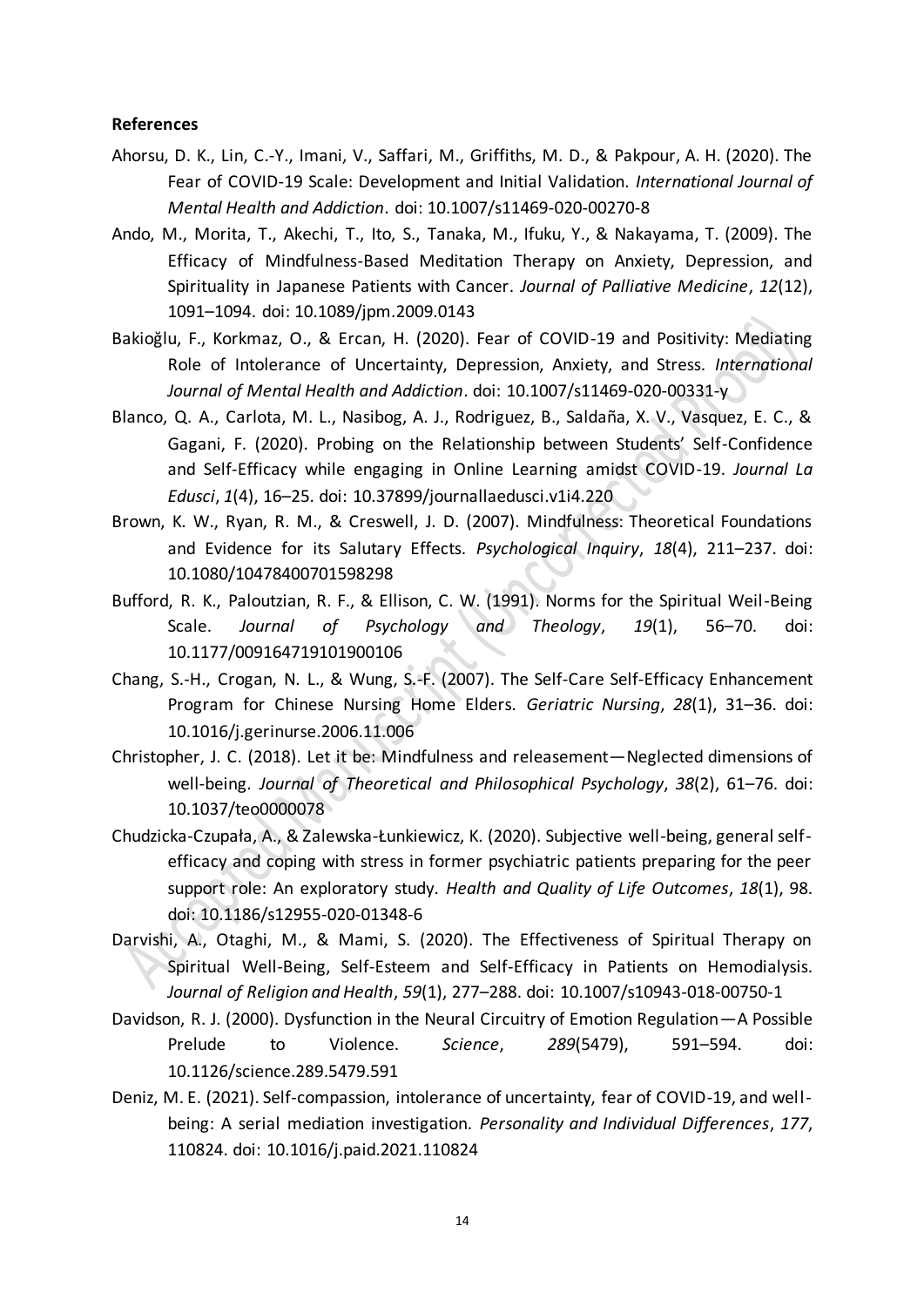- Diener, E., Wirtz, D., Tov, W., Kim-Prieto, C., Choi, D., Oishi, S., & Biswas-Diener, R. (2010). New Well-being Measures: Short Scales to Assess Flourishing and Positive and Negative Feelings. *Social Indicators Research*, *97*(2), 143–156. doi: 10.1007/s11205- 009-9493-y
- Dolcos, F., Hohl, K., Hu, Y., & Dolcos, S. (2021). Religiosity and Resilience: Cognitive Reappraisal and Coping Self-Efficacy Mediate the Link between Religious Coping and Well-Being. *Journal of Religion and Health*, *60*(4), 2892–2905. doi: 10.1007/s10943- 020-01160-y
- Ghorbani, N., Watson, P. J., & Weathington, B. L. (2009). Mindfulness in Iran and the United States: Cross-Cultural Structural Complexity and Parallel Relationships with Psychological Adjustment. *Current Psychology*, *28*(4), 211–224. doi: 10.1007/s12144- 009-9060-3
- Guidetti, G., Viotti, S., Badagliacca, R., Colombo, L., & Converso, D. (2019). Can mindfulness mitigate the energy-depleting process and increase job resources to prevent burnout? A study on the mindfulness trait in the school context. *PLOS ONE*, *14*(4), e0214935. doi: 10.1371/journal.pone.0214935
- Habersaat, K. B., Betsch, C., Danchin, M., Sunstein, C. R., Böhm, R., Falk, A., … Butler, R. (2020). Ten considerations for effectively managing the COVID-19 transition. *Nature Human Behaviour*, *4*(7), 677–687. doi: 10.1038/s41562-020-0906-x
- Hardy, S. A., Nelson, J. M., Moore, J. P., & King, P. E. (2019). Processes of Religious and Spiritual Influence in Adolescence: A Systematic Review of 30 Years of Research. *Journal of Research on Adolescence*, *29*(2), 254–275. doi: 10.1111/jora.12486
- Jalali, Z. M., Farghadani, A., & Ejlali-Vardoogh, M. (2019). Effect of Cognitive-Behavioral Training on Pain Self-Efficacy, Self-Discovery, and Perception in Patients with Chronic Low-Back Pain: A Quasi-Experimental Study. *Anesthesiology and Pain Medicine*, *In Press*(In Press). doi: 10.5812/aapm.78905
- Joie-La Marle, C., Parmentier, F., Vinchon, F., Storme, M., Borteyrou, X., & Lubart, T. (2021). Evolution and impact of self-efficacy during French COVID-19 confinement: A longitudinal study. *The Journal of General Psychology*, *148*(3), 360–381. doi: 10.1080/00221309.2021.1904815
- Kodden, B., van Ingen, R., & Langeweg, S. (2020). Non-conformism as precursor for selfefficacy and well-being among schoolteachers in the Netherlands. *Humanities and Social Sciences Communications*, *7*(1), 56. doi: 10.1057/s41599-020-00551-6
- MacKillop, J., & Anderson, E. J. (2007). Further Psychometric Validation of the Mindful Attention Awareness Scale (MAAS). *Journal of Psychopathology and Behavioral Assessment*, *29*(4), 289–293. doi: 10.1007/s10862-007-9045-1
- Mistry, S. K., Ali, A. R. M. M., Akther, F., Yadav, U. N., & Harris, M. F. (2021). Exploring fear of COVID-19 and its correlates among older adults in Bangladesh. *Globalization and Health*, *17*(1), 47. doi: 10.1186/s12992-021-00698-0
- Moeini, B., Shafii, F., Hidarnia, A., Babaii, G. R., Birashk, B., & Allahverdipour, H. (2008). Perceived Stress, Self-Efficacy And Its Relations To Psychological Well-Being Status In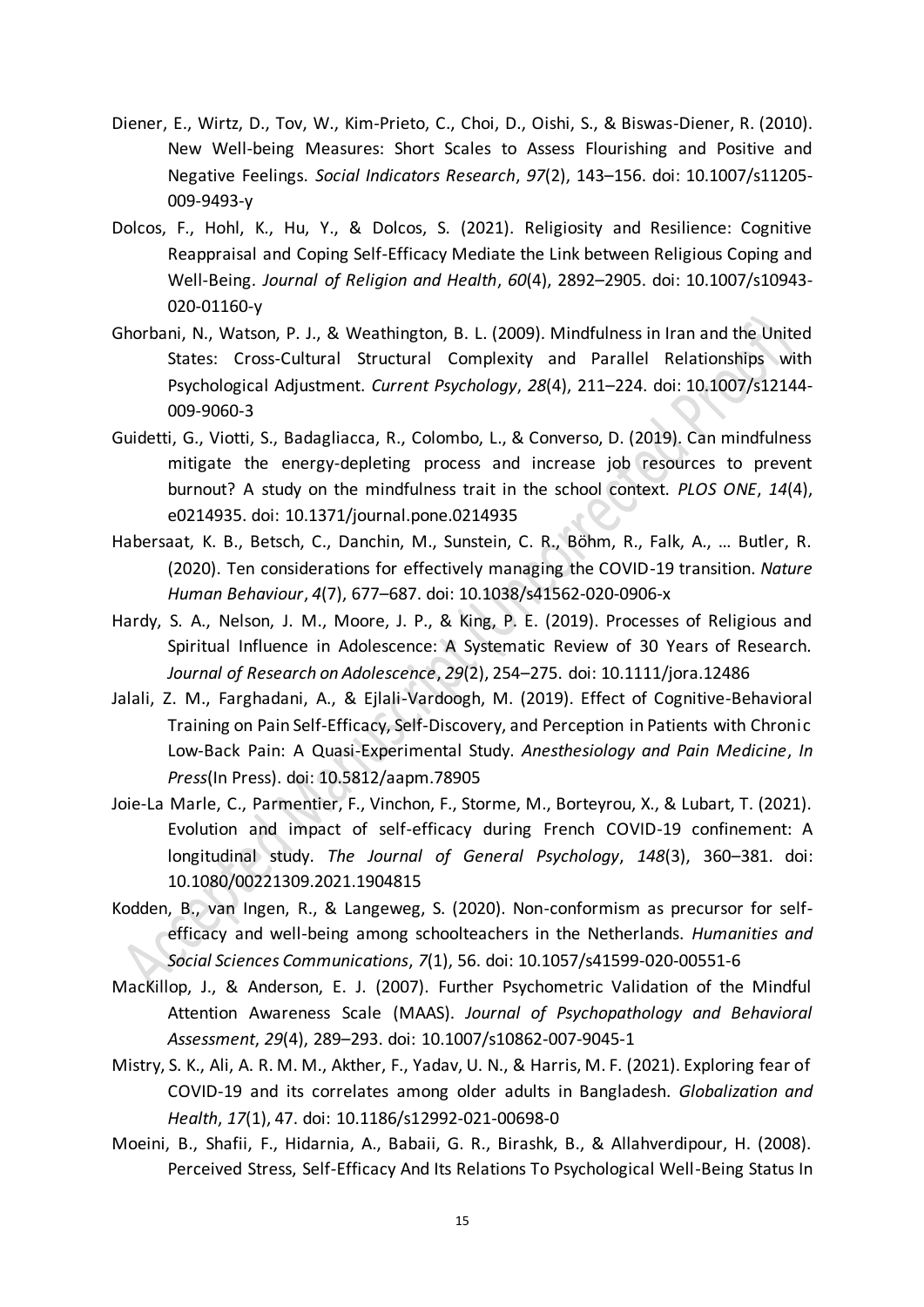Iranian Male High School Students. *Social Behavior and Personality: An International Journal*, *36*(2), 257–266. doi: 10.2224/sbp.2008.36.2.257

- Nooripour, R., Hosseinian, S., Hussain, A. J., Annabestani, M., Maadal, A., Radwin, L. E., … Khoshkonesh, A. (2021). How Resiliency and Hope Can Predict Stress of Covid-19 by Mediating Role of Spiritual Well-being Based on Machine Learning. *Journal of Religion and Health*, *60*(4), 2306–2321. doi: 10.1007/s10943-020-01151-z
- Oman, D., Richards, T. A., Hedberg, J., & Thoresen, C. E. (2008). Passage Meditation Improves Caregiving Self-efficacy among Health Professionals: A Randomized Trial and Qualitative Assessment. *Journal of Health Psychology*, *13*(8), 1119–1135. doi: 10.1177/1359105308095966
- Ouweneel, E., Le Blanc, P. M., & Schaufeli, W. B. (2013). Do‐it‐yourself: An online positive psychology intervention to promote positive emotions, self‐efficacy, and engagement at work. *Career Development International*, *18*(2), 173–195. doi: 10.1108/CDI-10-2012-0102
- Özmen, S., Özkan, O., Özer, Ö., & Yanardağ, M. Z. (2021). Investigation of COVID-19 Fear, Well-Being and Life Satisfaction in Turkish Society. *Social Work in Public Health*, *36*(2), 164–177. doi: 10.1080/19371918.2021.1877589
- Przepiórka, A., Błachnio, A., & Siu, N. Y.-F. (2019). The relationships between self-efficacy, self-control, chronotype, procrastination and sleep problems in young adults. *Chronobiology International*, *36*(8), 1025–1035. doi: 10.1080/07420528.2019.1607370
- Satinsky, E. N., Kimura, T., Kiang, M. V., Abebe, R., Cunningham, S., Lee, H., … Tsai, A. C. (2021). Systematic review and meta-analysis of depression, anxiety, and suicidal ideation among Ph.D. students. *Scientific Reports*, *11*(1), 14370. doi: 10.1038/s41598-021-93687-7
- Schachter, E., & Ben Hur, A. (2019). The Varieties of Religious Significance: An Idiographic Approach to Study Religion's Role in Adolescent Development. *Journal of Research on Adolescence*, *29*(2), 291–307. doi: 10.1111/jora.12479
- Schwarzer, R., Bäßler, J., Kwiatek, P., Schröder, K., & Zhang, J. X. (1997). The Assessment of Optimistic Self-beliefs: Comparison of the German, Spanish, and Chinese Versions of the General Self-efficacy Scale. *Applied Psychology*, *46*(1), 69–88. doi: 10.1111/j.1464-0597.1997.tb01096.x
- Sekely, A., Xie, Y., Makani, A., Brown, T., & Zakzanis, K. K. (2020). Spiritual Well-Being as a Predictor of Emotional Impairment Following Mild Traumatic Brain Injury. *Journal of Clinical Psychology in Medical Settings*, *27*(4), 859–866. doi: 10.1007/s10880-019- 09687-3
- Sutamchai, K., Rowlands, K. E., & Rees, C. J. (2020). The use of mindfulness to promote ethical decision making and behavior: Empirical evidence from the public sector in Thailand. *Public Administration and Development*, *40*(3), 156–167. doi: 10.1002/pad.1872